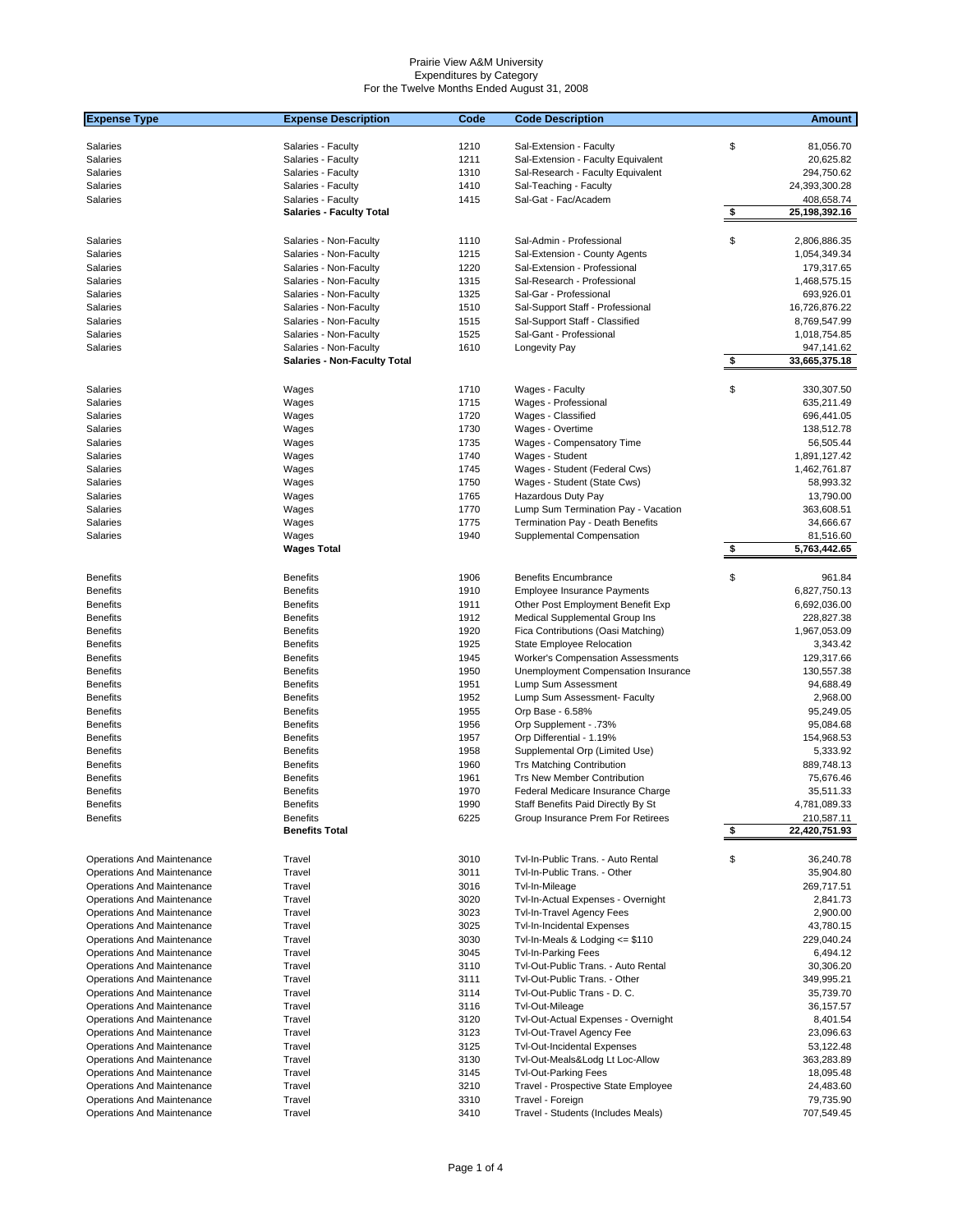| <b>Expense Type</b>                                             | <b>Expense Description</b> | Code         | <b>Code Description</b>                                       | <b>Amount</b>               |
|-----------------------------------------------------------------|----------------------------|--------------|---------------------------------------------------------------|-----------------------------|
|                                                                 | <b>Travel Total</b>        |              |                                                               | \$<br>2,356,886.98          |
|                                                                 |                            |              |                                                               |                             |
| Operations And Maintenance                                      | Services                   | 5350         | Consultant Services - Other                                   | \$<br>201,456.57            |
| Operations And Maintenance                                      | Services                   | 5410         | <b>Educational/Training Services</b>                          | 249,845.39                  |
| Operations And Maintenance                                      | Services                   | 5415         | <b>Financial And Accounting Services</b>                      | 9,332.66                    |
| Operations And Maintenance                                      | Services                   | 5420         | <b>Legal Services</b>                                         | 10,930.45                   |
| Operations And Maintenance                                      | Services                   | 5425         | <b>Medical Services</b>                                       | 362,883.99                  |
| Operations And Maintenance                                      | Services                   | 5430         | <b>Veterinary Services</b>                                    | 14,835.00                   |
| Operations And Maintenance                                      | Services                   | 5434         | Lecturers - Travel Exp W/Receipts                             | 3,426.81                    |
| Operations And Maintenance<br><b>Operations And Maintenance</b> | Services<br>Services       | 5435<br>5450 | Lecturers - Higher Education<br><b>Architectural Services</b> | 34,819.84<br>9,461.66       |
| Operations And Maintenance                                      | Services                   | 5451         | <b>Engineering Services</b>                                   | 12,521.84                   |
| Operations And Maintenance                                      | Services                   | 5453         | <b>Other Professional Services</b>                            | 403,212.35                  |
| Operations And Maintenance                                      | Services                   | 5460         | Prof'l Svcs W/ Receipts (Not 1099)                            | 128.69                      |
| Operations And Maintenance                                      | Services                   | 5511         | M&R - Motor Vehicles                                          | 151,516.24                  |
| Operations And Maintenance                                      | Services                   | 5512         | M&R - Machinery And Equipment                                 | 553,176.11                  |
| Operations And Maintenance                                      | Services                   | 5513         | M&R - Medical Equipment                                       | 57,256.32                   |
| Operations And Maintenance                                      | Services                   | 5514         | M&R - Tractors                                                | 1,345.70                    |
| Operations And Maintenance                                      | Services                   | 5520         | <b>M&amp;R - Cmptr Software - Tamu Cis</b>                    | 192,830.00                  |
| Operations And Maintenance                                      | Services                   | 5521         | M&R - Cmptr Software - Not Tamu Cis                           | 954,109.41                  |
| Operations And Maintenance                                      | Services                   | 5530         | M&R - Buildings                                               | 5,383,543.88                |
| Operations And Maintenance                                      | Services                   | 5535         | M&R - Cmptr Equip - Tamu Cis                                  | 72,415.07                   |
| Operations And Maintenance<br>Operations And Maintenance        | Services<br>Services       | 5536<br>5540 | M&R - Cmptr Equip - Not Tamu Cis<br>M&R - Roads And Highways  | 105,838.68<br>13,280.06     |
| Operations And Maintenance                                      | Services                   | 5543         | M&R - Facilities&Other Improvements                           | 5,191.27                    |
| Operations And Maintenance                                      | Services                   | 5544         | M&R - Other Infrastructure                                    | 91.88                       |
| Operations And Maintenance                                      | Services                   | 5545         | M&R - Land And Land Improvements                              | 288,614.69                  |
| Operations And Maintenance                                      | Services                   | 5550         | M&R - Oil Changes                                             | 73.45                       |
| <b>Operations And Maintenance</b>                               | Services                   | 5551         | M&R - Engine Service                                          | 944.00                      |
| Operations And Maintenance                                      | Services                   | 5554         | M&R - Tire Replace/Repair                                     | 4,894.97                    |
| <b>Operations And Maintenance</b>                               | Services                   | 5610         | Hazardous Waste Disposal Services                             | 23,557.19                   |
| Operations And Maintenance                                      | Services                   | 5615         | <b>Photographic Services</b>                                  | 11,866.17                   |
| Operations And Maintenance                                      | Services                   | 5616         | Svcs - Reproduction, Scan, Imaging                            | 431,564.48                  |
| Operations And Maintenance                                      | Services                   | 5617         | Production Of Publications & Adv                              | 25,394.14                   |
| Operations And Maintenance                                      | Services                   | 5620         | <b>Temporary Support Services</b>                             | 133,286.00                  |
| Operations And Maintenance                                      | Services                   | 5630         | <b>Communication Services</b>                                 | 825,710.02                  |
| Operations And Maintenance<br>Operations And Maintenance        | Services<br>Services       | 5635<br>5640 | <b>Cleaning Services</b><br>Advertising Services - Spon Agmt. | 233,059.72<br>13,395.00     |
| Operations And Maintenance                                      | Services                   | 5641         | Advertising Services - All Other                              | 204,067.73                  |
| Operations And Maintenance                                      | Services                   | 5645         | Data Proc Emplt Serv - Tamu Cis                               | 161,452.73                  |
| Operations And Maintenance                                      | Services                   | 5646         | Data Proc Emplt Serv - Not Tamu Cis                           | 3,371,452.03                |
| Operations And Maintenance                                      | Services                   | 5650         | <b>Freight/Delivery Services</b>                              | 7,174.78                    |
| Operations And Maintenance                                      | Services                   | 5655         | <b>Postal Services</b>                                        | 378,111.72                  |
| Operations And Maintenance                                      | Services                   | 5661         | Contracted Services - System Assess                           | 833,738.22                  |
| Operations And Maintenance                                      | Services                   | 5664         | Contracted Services - Entertainment                           | 87,935.00                   |
| <b>Operations And Maintenance</b>                               | Services                   | 5670         | <b>Other Contracted Services</b>                              | 9,014,330.88                |
| Operations And Maintenance                                      | Services                   | 5671         | <b>Extermination Services</b>                                 | 78,502.23                   |
| Operations And Maintenance                                      | Services                   | 5672         | <b>Security Services</b>                                      | 160,425.73                  |
| Operations And Maintenance                                      | Services                   | 5683         | <b>Cyclotron Services</b>                                     | 12,000.00                   |
| <b>Operations And Maintenance</b>                               | Services                   | 6338         | <b>Catering Services</b>                                      | 634,612.47<br>25,739,613.22 |
|                                                                 | Services Total             |              |                                                               |                             |
| <b>Operations And Maintenance</b>                               | Other                      | 1963         | <b>Trs Working Retiree Surcharge</b>                          | \$<br>24.447.30             |
| Operations And Maintenance                                      | Other                      | 4010         | Supplies - Office General                                     | 434,716.38                  |
| Operations And Maintenance                                      | Other                      | 4011         | Supplies - Paper Goods & Janitorial                           | 177,232.07                  |
| <b>Operations And Maintenance</b>                               | Other                      | 4012         | Supplies - Education                                          | 264,420.32                  |
| Operations And Maintenance                                      | Other                      | 4013         | Supplies - Research                                           | 132,272.93                  |
| Operations And Maintenance                                      | Other                      | 4014         | Supplies - Other (Incl Ammunition)                            | 109,038.01                  |
| Operations And Maintenance                                      | Other                      | 4020         | <b>Computer Consumables</b>                                   | 250,161.50                  |
| <b>Operations And Maintenance</b>                               | Other                      | 4025         | Subscriptions, Periodicals,                                   | 143,041.99                  |
| Operations And Maintenance                                      | Other                      | 4030         | Fuels And Lubricants - Other                                  | 15,810.72                   |
| Operations And Maintenance                                      | Other                      | 4036<br>4037 | Fuel - Gasoline                                               | 305,915.66                  |
| Operations And Maintenance<br>Operations And Maintenance        | Other<br>Other             | 4038         | Fuel - Diesel<br>Fuel - Propane                               | 151,563.20<br>2,099.20      |
| Operations And Maintenance                                      | Other                      | 4040         | <b>Chemicals &amp; Gases</b>                                  | 38,042.49                   |
| Operations And Maintenance                                      | Other                      | 4045         | <b>Medical Supplies</b>                                       | 95,615.79                   |
| Operations And Maintenance                                      | Other                      | 4050         | Food Purchases (Rsrch, Smnrs, Tchg)                           | 10,777.36                   |
| Operations And Maintenance                                      | Other                      | 4055         | Farm, Ranch And Nursery Supplies                              | 314,052.69                  |
| Operations And Maintenance                                      | Other                      | 4056         | Fertilizer                                                    | 38,793.62                   |
| Operations And Maintenance                                      | Other                      | 4058         | Pesticides                                                    | 14,587.34                   |
| Operations And Maintenance                                      | Other                      | 4060         | Supl&Materials - Roads & Highways                             | 5,500.00                    |
| Operations And Maintenance                                      | Other                      | 4065         | Parts - Motor Vehicles                                        | 16,123.78                   |
| Operations And Maintenance                                      | Other                      | 4066         | Parts - Machinery And Equipment                               | 85,395.83                   |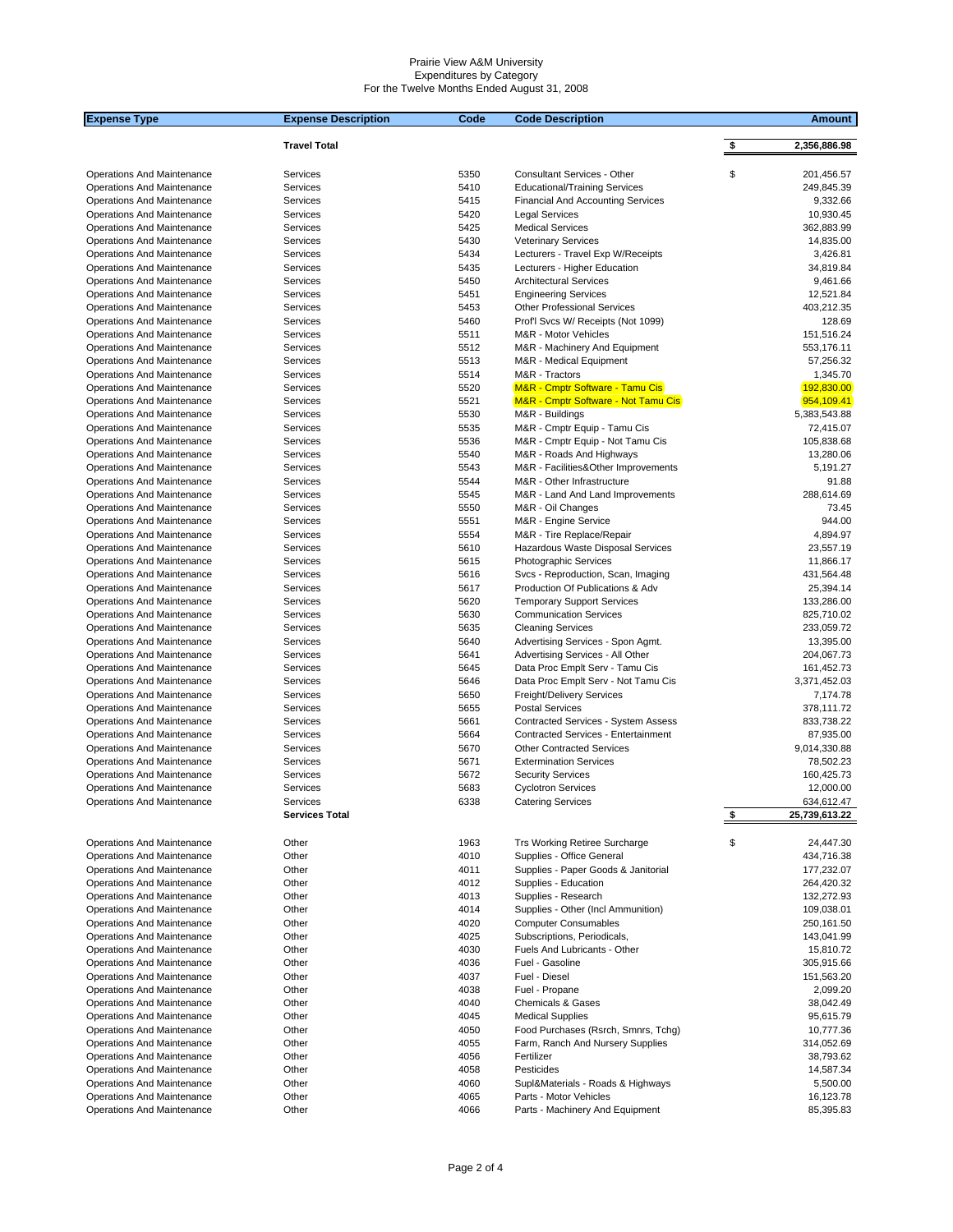| <b>Expense Type</b>                                                    | <b>Expense Description</b>                         | Code         | <b>Code Description</b>                                                    | Amount                                  |
|------------------------------------------------------------------------|----------------------------------------------------|--------------|----------------------------------------------------------------------------|-----------------------------------------|
|                                                                        |                                                    |              |                                                                            |                                         |
| <b>Operations And Maintenance</b>                                      | Other                                              | 4068         | Parts - Tractors                                                           | 3,552.92                                |
| <b>Operations And Maintenance</b>                                      | Other                                              | 4070         | Plants                                                                     | 9,460.72                                |
| Operations And Maintenance                                             | Other                                              | 4075         | Shop And Industrial Supplies                                               | 117,075.38                              |
| <b>Operations And Maintenance</b><br><b>Operations And Maintenance</b> | Other<br>Other                                     | 4076<br>4077 | <b>Building Supplies And Materials</b><br><b>Landscaping Supplies</b>      | 39,388.45                               |
| <b>Operations And Maintenance</b>                                      | Other                                              | 4080         | <b>Fabrics And Linens</b>                                                  | 42,555.43<br>4,506.41                   |
| Operations And Maintenance                                             | Other                                              | 4085         | Furnishings & Equipment (Non-Inven)                                        | 196,603.71                              |
| Operations And Maintenance                                             | Other                                              | 4086         | Furnishings & Equip - Research                                             | 9,708.61                                |
| Operations And Maintenance                                             | Other                                              | 4090         | Computer Parts & Supplies                                                  | 138,062.91                              |
| Operations And Maintenance                                             | Other                                              | 5211         | Membership Dues-Professional Org.                                          | 255,693.72                              |
| <b>Operations And Maintenance</b>                                      | Other                                              | 5212         | Membership Dues-Country Club/Civic                                         | 1,312.00                                |
| Operations And Maintenance                                             | Other                                              | 5213         | Membership Dues/Fees - Other                                               | 122,700.12                              |
| <b>Operations And Maintenance</b>                                      | Other                                              | 5215         | Employee Training - Regis. Fees                                            | 372,253.16                              |
| Operations And Maintenance                                             | Other                                              | 5216         | <b>Employee Comp Training - Tuition</b>                                    | 1,100.00                                |
| <b>Operations And Maintenance</b>                                      | Other                                              | 5217         | <b>Employee Training - Tuition</b>                                         | 3,216.95                                |
| Operations And Maintenance                                             | Other                                              | 5220         | <b>Insurance Premiums</b>                                                  | 307,096.84                              |
| Operations And Maintenance                                             | Other                                              | 5230         | Employee License/Cert & Fees-Other                                         | 3,671.45                                |
| Operations And Maintenance                                             | Other                                              | 5231         | Service Charges                                                            | 251,679.44                              |
| Operations And Maintenance                                             | Other                                              | 5232         | <b>Credit Card Collection Expense</b>                                      | 235,712.69                              |
| <b>Operations And Maintenance</b>                                      | Other                                              | 5233         | Fees - Demurrage                                                           | (10.00)                                 |
| Operations And Maintenance                                             | Other                                              | 5240         | <b>Employee Awards</b>                                                     | 8,852.99                                |
| <b>Operations And Maintenance</b>                                      | Other                                              | 5241         | Non-Employee Gifts                                                         | 15,591.88                               |
| Operations And Maintenance                                             | Other<br>Other                                     | 5242<br>5310 | Promotional Purchases (Authorized)<br>Filing Fees - Documents              | 141,736.17                              |
| Operations And Maintenance<br>Operations And Maintenance               | Other                                              | 5870         | Rental Of Space - Other                                                    | 22,654.00<br>163,793.48                 |
| Operations And Maintenance                                             | Other                                              | 5871         | Rental Of Exhibit Space                                                    | 10,305.00                               |
| <b>Operations And Maintenance</b>                                      | Other                                              | 5875         | Rental Of Animals                                                          | 550.00                                  |
| Operations And Maintenance                                             | Other                                              | 6230         | Penalty On Late Payment To Vendor                                          | 4,796.15                                |
| Operations And Maintenance                                             | Other                                              | 6310         | Bad Debt Expense-Tuition/Fees                                              | 1,082,790.86                            |
| Operations And Maintenance                                             | Other                                              | 6312         | Bad Debt Expense-Other Sales                                               | 117,185.28                              |
| Operations And Maintenance                                             | Other                                              | 6315         | <b>Fines And Penalties</b>                                                 | 11,620.00                               |
| Operations And Maintenance                                             | Other                                              | 6335         | Other Expenses - Local Only                                                | 134,282.38                              |
| Operations And Maintenance                                             | Other                                              | 6339         | Food Purchases (Not Business Meals)                                        | 138,441.71                              |
| <b>Operations And Maintenance</b>                                      | Other                                              | 6340         | <b>Business Meals</b>                                                      | 26,004.24                               |
| Operations And Maintenance                                             | Other                                              | 6361         | Dormitory Charges For Students                                             | 765.00                                  |
| Operations And Maintenance                                             | Other                                              | 6366         | Participant Costs - Tuition                                                | 2,100.00                                |
| Operations And Maintenance                                             | Other                                              | 6367         | Participant Costs - Fees                                                   | 89,006.71                               |
| Operations And Maintenance                                             | Other                                              | 6368         | Participant Costs - Books                                                  | 3,484.68                                |
| Operations And Maintenance                                             | Other                                              | 6369         | Participant Costs - Materials                                              | 39,639.24                               |
| Operations And Maintenance                                             | Other                                              | 6370         | Participant Costs - Travel                                                 | 31,167.42                               |
| Operations And Maintenance                                             | Other                                              | 6371<br>6373 | Participant Costs - Travel Out Of S                                        | 37,620.91                               |
| Operations And Maintenance<br>Operations And Maintenance               | Other<br>Other                                     | 6374         | Participant Costs - Room And Board<br>Participant Costs - Other            | 429,464.28<br>360,749.94                |
| Operations And Maintenance                                             | Other                                              | 6410         | Use Fee For Equipment Rep & Repl                                           | 737.00                                  |
| Operations And Maintenance                                             | Other                                              | 6439         | Subawards-Fed-Tamus/Rf-First \$25K                                         | 25,000.00                               |
| Operations And Maintenance                                             | Other                                              | 6440         | Subs-Fed-Tamus/Rf-After First \$25K                                        | 111,317.00                              |
| Operations And Maintenance                                             | Other                                              | 6441         | Subawards-Fed-State-First \$25,000                                         | 25,000.00                               |
| Operations And Maintenance                                             | Other                                              | 6442         | Subs-Fed-State-After First \$25,000                                        | 857.00                                  |
| Operations And Maintenance                                             | Other                                              | 6449         | Subawd Oth Srcs-Oth Ents-First \$25K                                       | 45,673.30                               |
| <b>Operations And Maintenance</b>                                      | Other                                              | 6450         | Subs Oth Fds-Oth After First \$25K                                         | 174,688.00                              |
| Operations And Maintenance                                             | Other                                              | 6901         | Items Purchased For Resale                                                 | (74.46)                                 |
| Operations And Maintenance                                             | Other                                              | 9610         | Indirect Cost - Federal                                                    | 358,439.42                              |
| Operations And Maintenance                                             | Other                                              | 9615         | Indirect Cost - Federal Pass Thru                                          | 7,530.14                                |
| Operations And Maintenance                                             | Other                                              | 9616         | Idc - Federal Flow Thru - Tamrf                                            | 892,518.73                              |
| <b>Operations And Maintenance</b>                                      | Other                                              | 9617         | Idc-Fed Pass Through - Non-Tx State                                        | 60,165.33                               |
| <b>Operations And Maintenance</b>                                      | Other                                              | 9620         | Indirect Cost - State                                                      | 4,033.24                                |
| Operations And Maintenance                                             | Other                                              | 9628         | Idc - Other Flow Thru - Tamrf                                              | 7,867.40                                |
| <b>Operations And Maintenance</b>                                      | Other<br>Other                                     | 9630<br>5325 | Indirect Cost - Private                                                    | 19,615.02                               |
| Other Non-Operating Expense<br>Other Non-Operating Expense             | Other                                              | 6320         | Judgements & Settlements-Claimant<br><b>Investment Fees</b>                | 57,500.00<br>57,325.79                  |
|                                                                        | <b>Other Total</b>                                 |              |                                                                            | $\sqrt[6]{\frac{1}{2}}$<br>9,465,744.32 |
|                                                                        |                                                    |              |                                                                            |                                         |
| Operations And Maintenance                                             | Furniture and Equipment                            | 5750         | Office Furn And Equip - \$0-4,999.99                                       | \$<br>316,410.52                        |
| Operations And Maintenance                                             | Furniture and Equipment                            | 5751         | Medical & Lab Equip - \$0-4,999.99                                         | 137,928.45                              |
| <b>Operations And Maintenance</b>                                      | Furniture and Equipment                            | 5752         | Institut Furn & Equip - \$0-4,999.99                                       | 199,367.59                              |
| Operations And Maintenance                                             | Furniture and Equipment                            | 5753         | Shop And Indust Equip - \$0-4,999.99                                       | 65,074.77                               |
| Operations And Maintenance                                             | Furniture and Equipment                            | 5755         | Uniforms And Clothing - \$0-4,999.99                                       | 249,331.30                              |
| Operations And Maintenance                                             | Furniture and Equipment                            | 5760         | Pc Peripherals/Add Ons \$0-4,999.99                                        | 181,047.85                              |
| Operations And Maintenance                                             | Furniture and Equipment                            | 5761         | Computer Software - \$0-4,999.99                                           | 939,339.04                              |
| Operations And Maintenance                                             | Furniture and Equipment                            | 5765<br>5767 | Educ Books, Film & Ref - \$0-4,999.9                                       | 86,798.20<br>8,769.00                   |
| Operations And Maintenance<br>Operations And Maintenance               | Furniture and Equipment<br>Furniture and Equipment | 5770         | Purchase Of Animals - \$0-4,999.99<br>Telecom - Equip Purch - \$0-4,999.99 | 75,818.75                               |
| Operations And Maintenance                                             | Furniture and Equipment                            | 5775         | Firearms \$0-4,999.99                                                      | 16,199.46                               |
|                                                                        |                                                    |              |                                                                            |                                         |